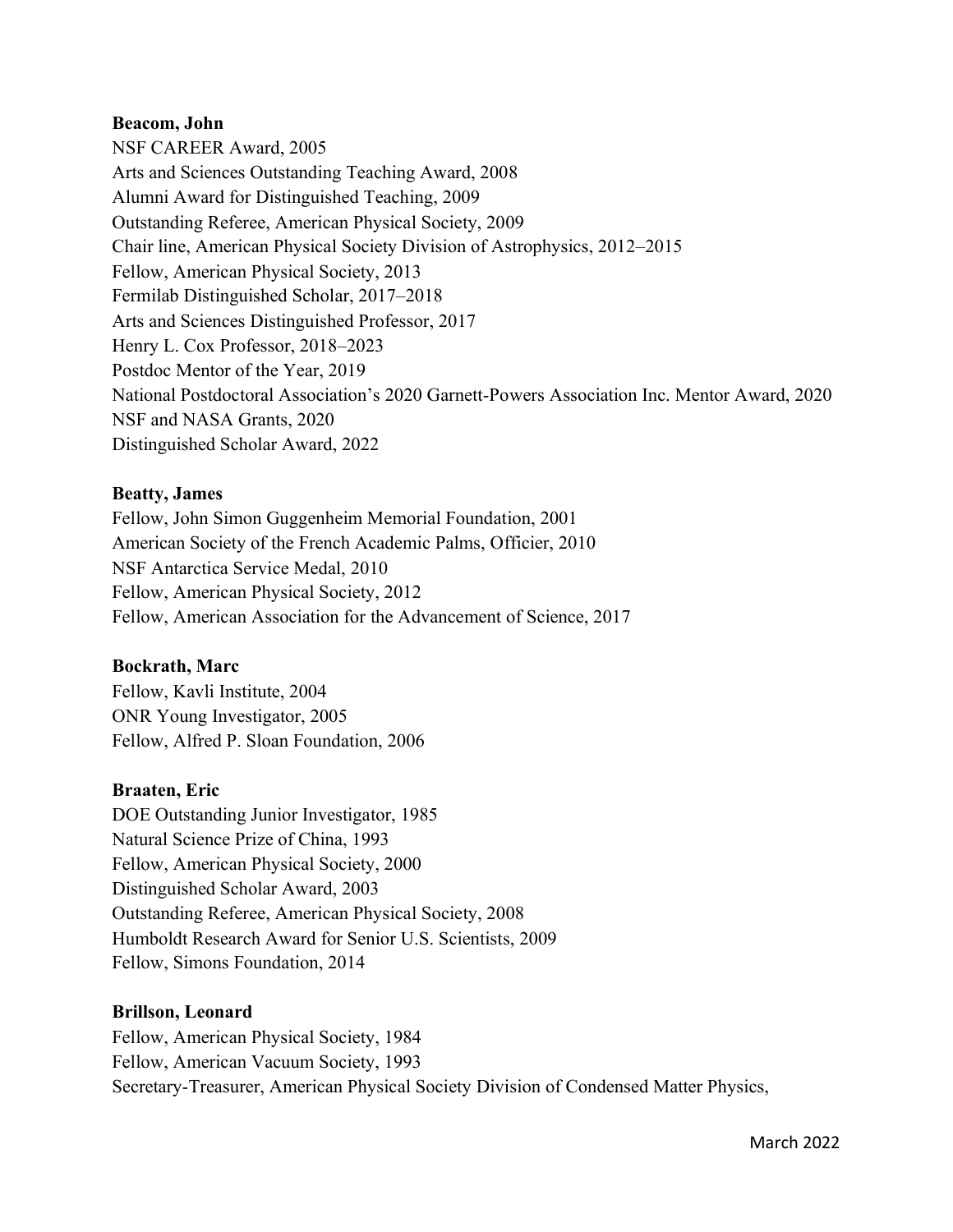#### 1989-1994

Chair, American Physical Society Forum on Industrial and Applied Physics, 1996-1997 Governing Board member, American Institute of Physics, 1994-1997 Fellow, IEEE, 1999 Lumley Research Award, College of Engineering, 2001 Fellow, American Association for the Advancement of Science, 2001 Gaede-Langmuir Award for Scientific and Technological Achievement from the AVS Science and Technology Society, 2006 NSF American Competitiveness and Information Fellow, 2010 Fellow, Materials Research Society, 2013 OSU Distinguished Scholar, 2017

### **Bundschuh, Ralf**

Dr. Elizabeth L. Gross Award for Faculty Excellence, 2006 Fellow, American Physical Society, 2012

#### **Connolly, Amy**

Royal Society USA/Canada Incoming Fellows Award, 2007-2010 NSF CAREER Award, 2013 APS Fellow, 2019 Susan M. Hartmann Mentoring and Leadership Award, 2020

### **DiMauro, Louis**

Fellow, American Physical Society, 1996 Fellow, Optical Society of American, 2002 Fellow, American Association for the Advancement of Science, 2005 OSU Distinguished Scholar Award, 2012 William F. Meggers Award, 2013 Arthur L. Schawlow Prize in Laser Science, 2017

### **Furnstahl, Richard**

Fellow, Alfred P. Sloan Foundation, 1992 NSF National Young Investigator, 1992 Alumni Distinguished Teaching Award, 1997 Fellow, American Physical Society, 2001 John T. & Ruth Weimer Mount Award – Mortar Board & Sphinx, 2004 Harlan Hatcher Memorial Award for Excellence, 2005 Fellow, American Association for the Advancement of Science, 2007 Outstanding Referee, American Physical Society, 2009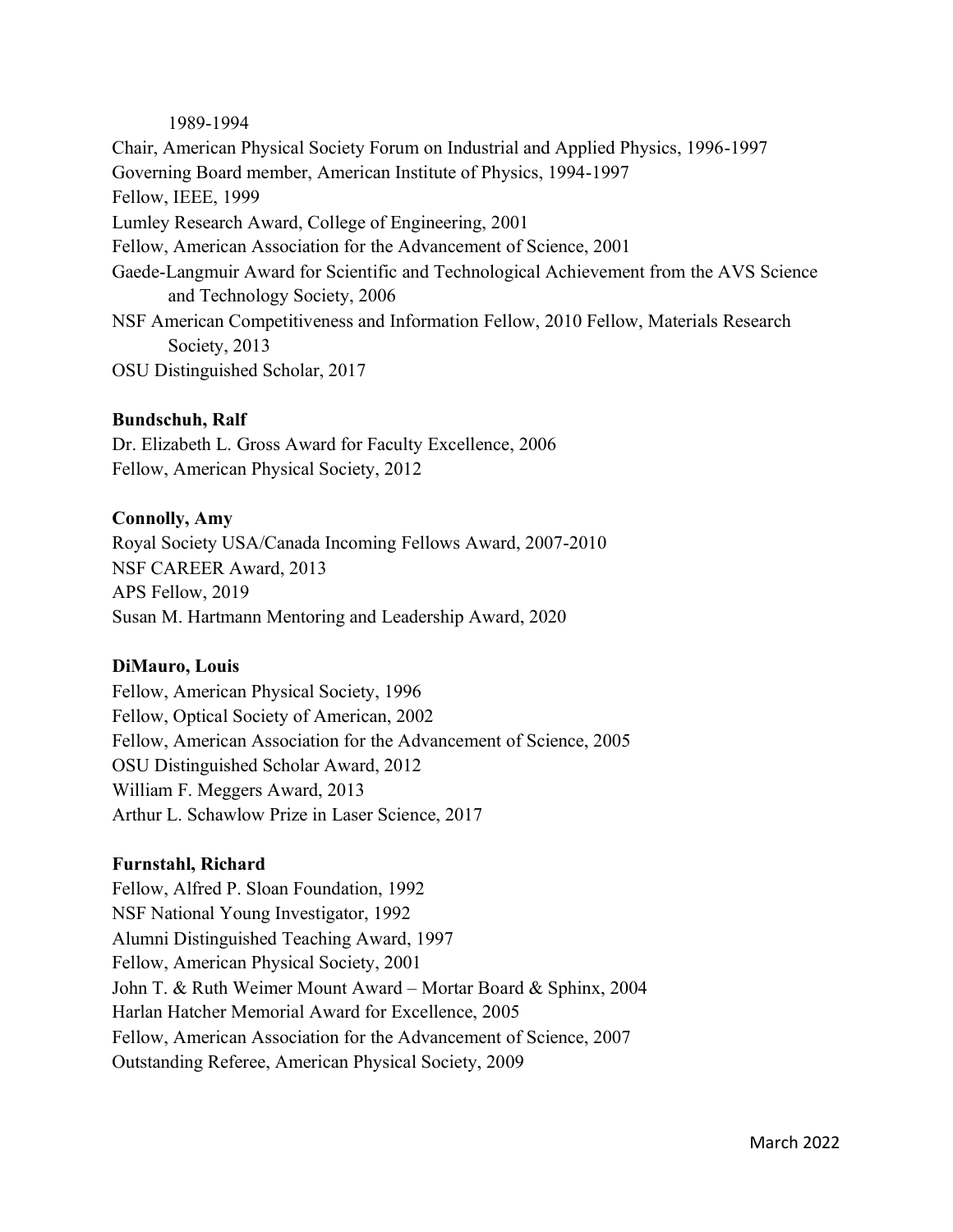## **Gan, K. K.**

Superconducting Super Collider National Fellowship, 1991 DOE Outstanding Junior Investigator, 1991 Fellow, American Physical Society, 2005

## **Gauthier, Daniel**

U.S. Army Research Oce Young Investigator, 1992 National Science Foundation Young Investigator, 1993 Honorary Faculty Member, Golden Key National Honor Society, 1997 Barbara and Randal Smith and Duke University Arts & Sciences Faculty Enrichment Scholar, 2000 Bass Society of Fellows, Duke University, 2002 Fellow, American Physical Society, 2002 Anne T. and Robert M. Bass Professor of Physics (Duke U), 2004 Fellow, Optical Society of America, 2006

## **Gupta, Jay**

Outstanding Referee, American Physical Society, 2009 Robert C. Richardson Endowed Professor of Physics, Duke University, 2011 Outstanding Young Physicist Prize, ACIPA (American Chapter of the Indian Physics Association), 2007 NSF CAREER Award, 2007 Beckman Young Investigators Award, 2007 Arts and Science Faculty Diversity Enhancement Award, 2017

# **Gruzberg, Ilya**

Fellow, Alfred P. Sloan Foundation, 2004 NSF CAREER Award, 2005 Fellow, American Physical Society, 2016

# **Hammel,**

### **P. Christopher**

Fellow, American Physical Society, 1998 Fellow, American Association for the Advancement of Science, 2005 Building Bridges' Excellence Award, College of Engineering, 2016

### **Heckler, Andrew**

Outstanding Referee, American Physical Society, 2016 Alumni Award for Distinguished Teaching, 2018 APS Fellow, 2021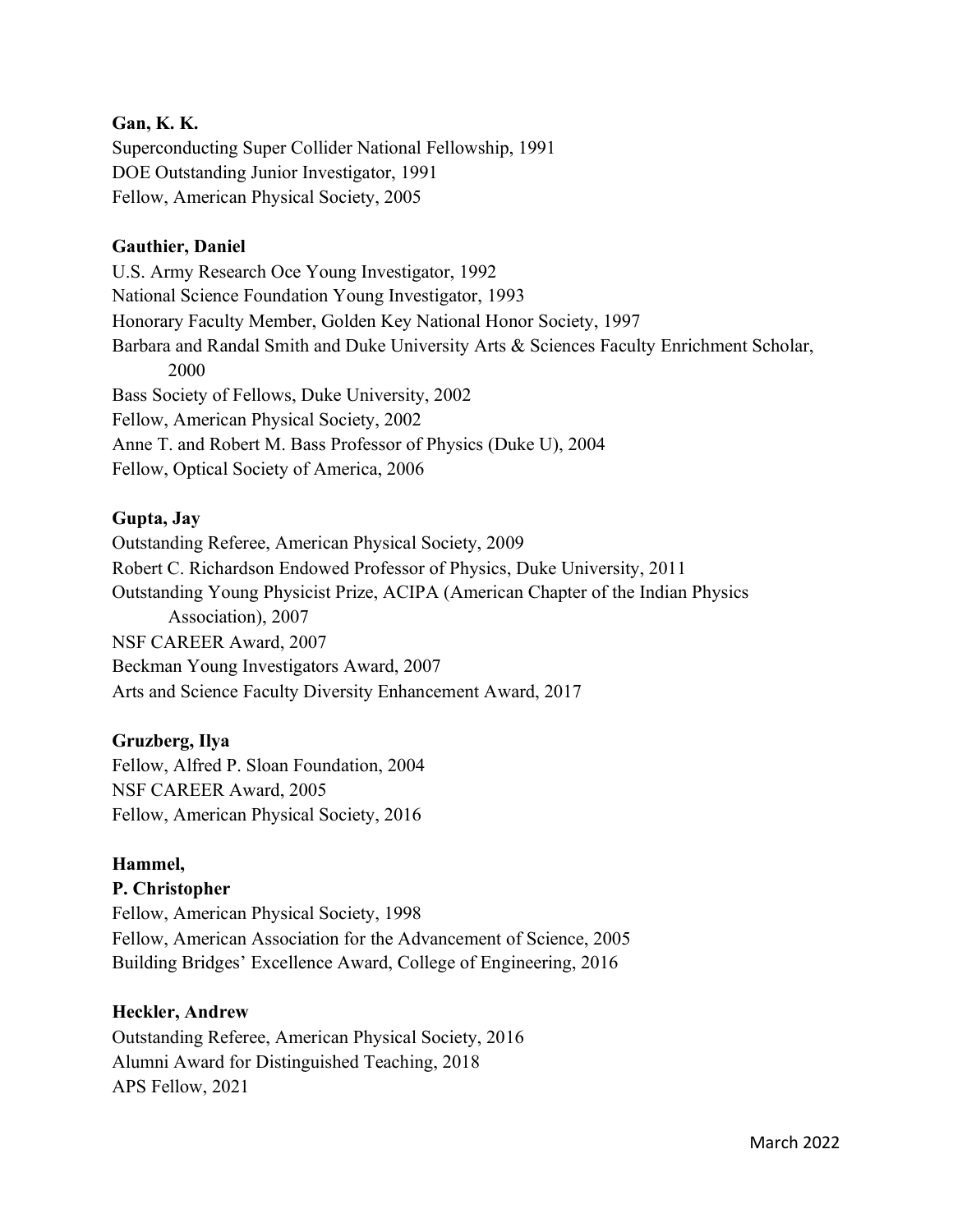## **Heinz, Ulrich**

Fellow, American Physical Society, 2001 Fellow, American Association for the Advancement of Science, 2005 Distinguished Scholar Award, 2007 Outstanding Referee, American Physical Society, 2008 Distinguished University Professor, 2015 Alexander von Humboldt Research Award, 2018

### **Hill, Christopher**

Fellow, American Physical Society, 2016 LPC Distinguished Researcher, Fermi National Accelerator Laboratory, 2016

### **Hirata, Christopher**

Fellow, Alfred P. Sloan Foundation, 2008–2010 Fellow, David and Lucile Packard Foundation, 2010–2015 Department of Energy Early Career Research Program, 2011–2016 Presidential Early Career Award, 2012 Investigator, Simons Foundation, 2012–present Helen B. Warner Prize, American Astronomical Society, 2014 New Horizons Prize, 2018 Distinguished Scholar Award, 2021

### **Ho, Jason**

Fellow, Alfred P. Sloan Foundation, 1984 Guggenheim Fellow, 1999-2000 Fellow, American Physical Society, 1999 Distinguished Professor of Mathematical and Physical Sciences, 2002 Distinguished Scholar Award, 2002 Lars Onsager Prize of the American Physical Society, 2008 Fellow, American Association for the Advancement of Science, 2011 Fellow, Simon Foundation, 2012 Fellow, American Academy of Arts and Sciences, 2015 TOPTICA BEC Lifetime Award, 2021

### **Honscheid, Klaus**

Fellow, Alfred P. Sloan Foundation, 1995 Alumni Award for Distinguished Teaching, 2004 Fellow, American Physical Society, 2005 IEEE CANPS Committee, 2010 URA Visiting Scholar Award, 2009-2010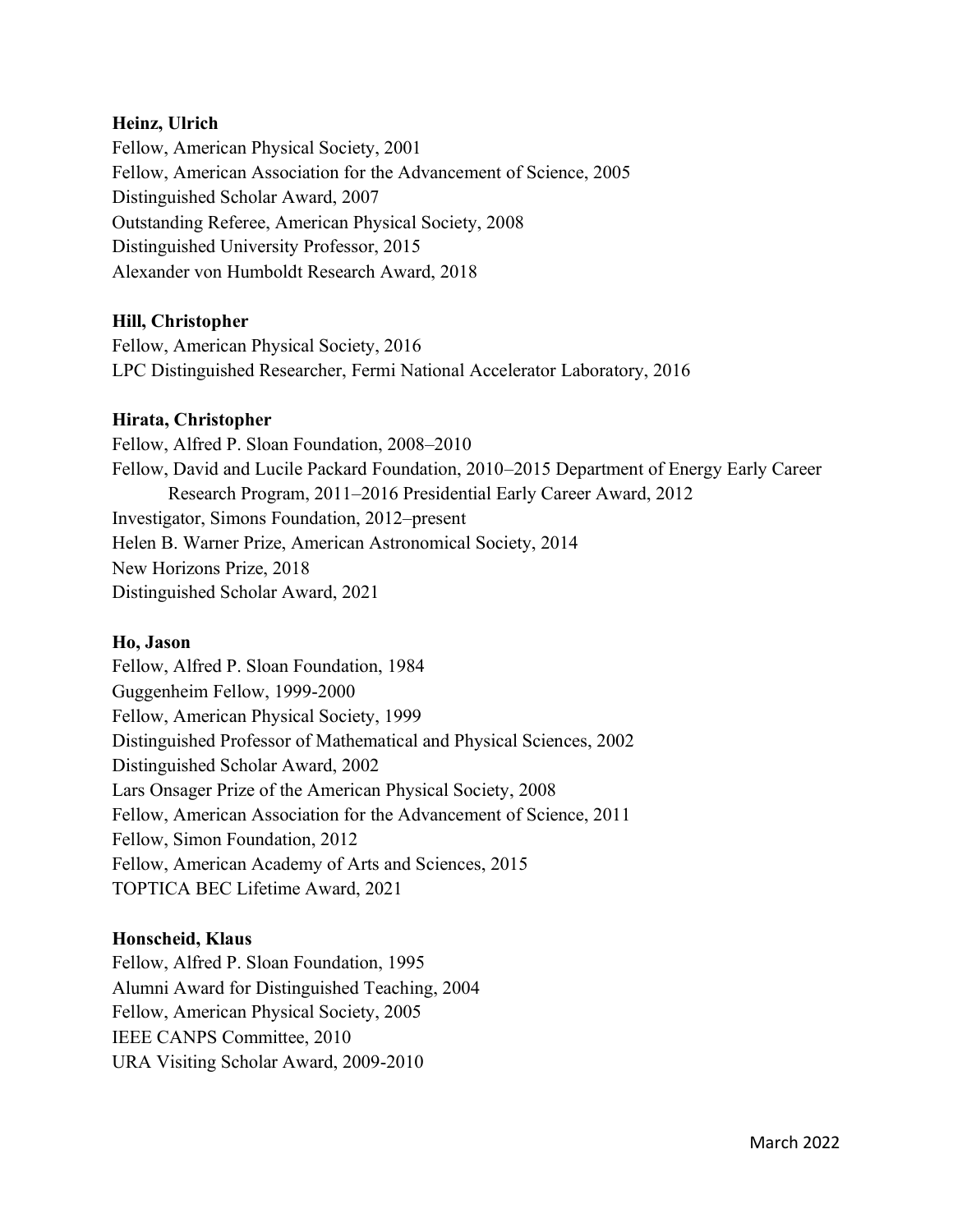### **Hughes, Richard**

DOE Outstanding Junior Investigator, 1998 Alumni Award for Distinguished Teaching, 2005 Colleges of Arts and Sciences Honors Faculty Service Award, 2008 Distinguished Undergraduate Research Mentor Award, 2008 Fellow, American Physical Society, 2010

## **Humanic, Thomas**

Presidential Young Investigator Award, 1989

### **Jayaprakash, C.**

Fellow, Alfred P. Sloan Foundation, 1982 NSF Presidential Young Investigator, 1985 OSU Distinguished Scholar Award, 1985 Fellow, American Physical Society, 2001 Undergraduate Teaching Award, 2018 Alumni Award for Distinguished Teaching, 2020

## **Johnston-Halperin, Ezekiel**

Fellow, American Physical Society, 2016

# **Kagan, Harris**

DOE Outstanding Junior Investigator Award, 1984-86 Fellow, American Physical Society, 2002 Environmental Health January – June 2021 Laboratory Safety Dean's List, 2021

### **Kawakami, Roland**

NSF CAREER Award, 2005 Fellow, American Physical Society, 2017

# **Kilcup, Gregory**

NSF Presidential Young Investigator, 1991 Outstanding Junior Investigator, DOE, 1991 Distinguished Teaching Award, 2002

### **Kovchegov, Yuri**

DOE Outstanding Junior Investigator Award, 2005 Raymond and Beverly Sackler Prize in Nuclear/Hadron Physics from Tel Aviv University, 2006 Fellow, American Physical Society, 2012 Fellow of the American Association for the Advancement of Science (AAAS), 2020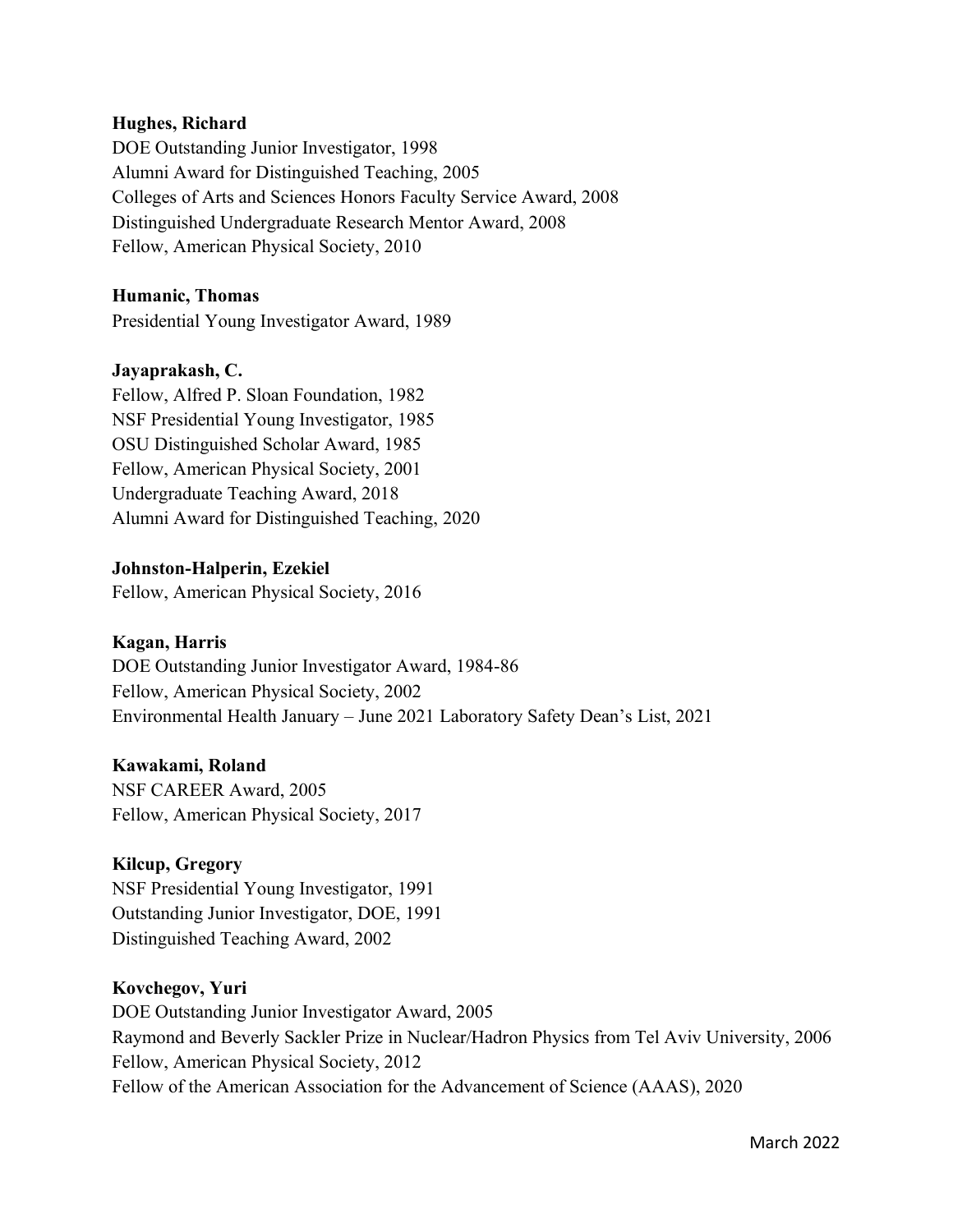# **Kural, Comert**

NSF CAREER Award, 2018

# **Lafyatis, Gregory**

NSF Presidential Young Investigator, 1988

# **Lau, Chun Ning**

NSF CAREER Award, 2008 Presidential Early Career Award for Scientists and Engineers, 2008 Chancellor's Award for Fostering Undergraduate Research and Creative Achievement, 2013 UC, Riverside Kavli Fellow, 2013 Fellow, American Physical Society, 2017

# **Lisa, Michael**

Fellow, American Physical Society, 2003 Sambamurti Memorial Prize Lecturer at Brookhaven National Lab, 2004 Fullbright Scholar Research Grant, 2019-2020 Undergraduate Teaching Award, 2020 Distinguished Scholar Award, 2020 Fellow of the American Association for the Advancement of Science (AAAS), 2021

# **Lu, Yuan-Ming**

NSF CAREER Award, 2017 Outstanding Young Researcher Award, 2020

# **Mathur, Samir**

Alumni Award for Distinguished Teaching, 2003 Honorable Mention – Gravity Research Foundation Essay, 2000, 2002, 2003, 2007, 2009, 2014, 2016 2nd Prize – Gravity Research Foundation Essay, 2010, 2012, 2017 3rd Prize – Gravity Research Foundation Essay, 2013, 2015 4th Prize – Gravity Research Foundation Essay, 2011 OSU Distinguished Scholar Award, 2014 The Gravity Research Foundation, 2021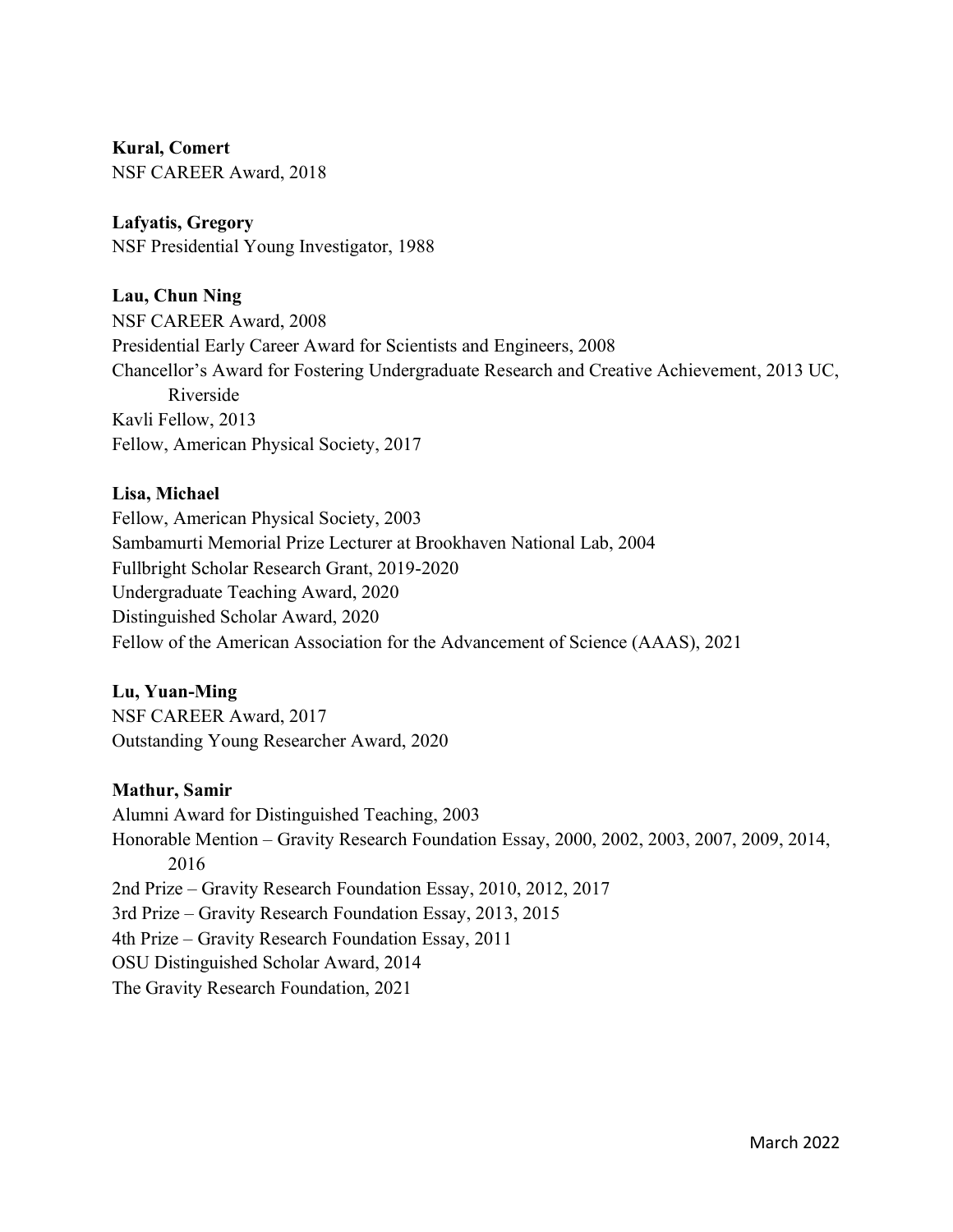### **Pelz, Jonathan**

NSF National Young Investigator, 1993 Fellow, American Physical Society, 2017 Arts and Science Faculty Diversity Enhancement Award, 2017

#### **Perry, Robert**

NSF Presidential Young Investigator, 1988 Meritorious University Service Award, 1997 Fellow, American Physical Society, 1999 Distinguished University Service Award, 2001 Fellow, American Association for the Advancement of Science, 2006 Alumni Award for Distinguished Teaching, 2008 Undergraduate Teaching Award, 2019

#### **Putikka, William**

ITP Scholar, 1999 KITP Scholar 2005–2007

#### **Raby, Stuart**

Fellow, American Physical Society, 1988 Frontier Fellowship, Fermilab, 1999 Humboldt Research Award for Senior US Scientists, 1999 Humboldt Research Award for Senior US Scientists, 2017

#### **Randeria, Mohit**

Fellow, American Physical Society, 2007 ICTP Prize, International Center for Theoretical Physics, Trieste, 2002 John Bardeen Prize, 2022

### **Ringel, Steven A.**

Fellow, American Association for the Advancement of Science, 2005

#### **Schumacher, Douglass**

Princeton Review 300 Best Professors, 2012 OSU Distinguished Teaching Award, 2013

#### **Sooryakumar, R.**

Alexander von Humboldt Fellow, 1981 Fellow, American Physical Society, 2010